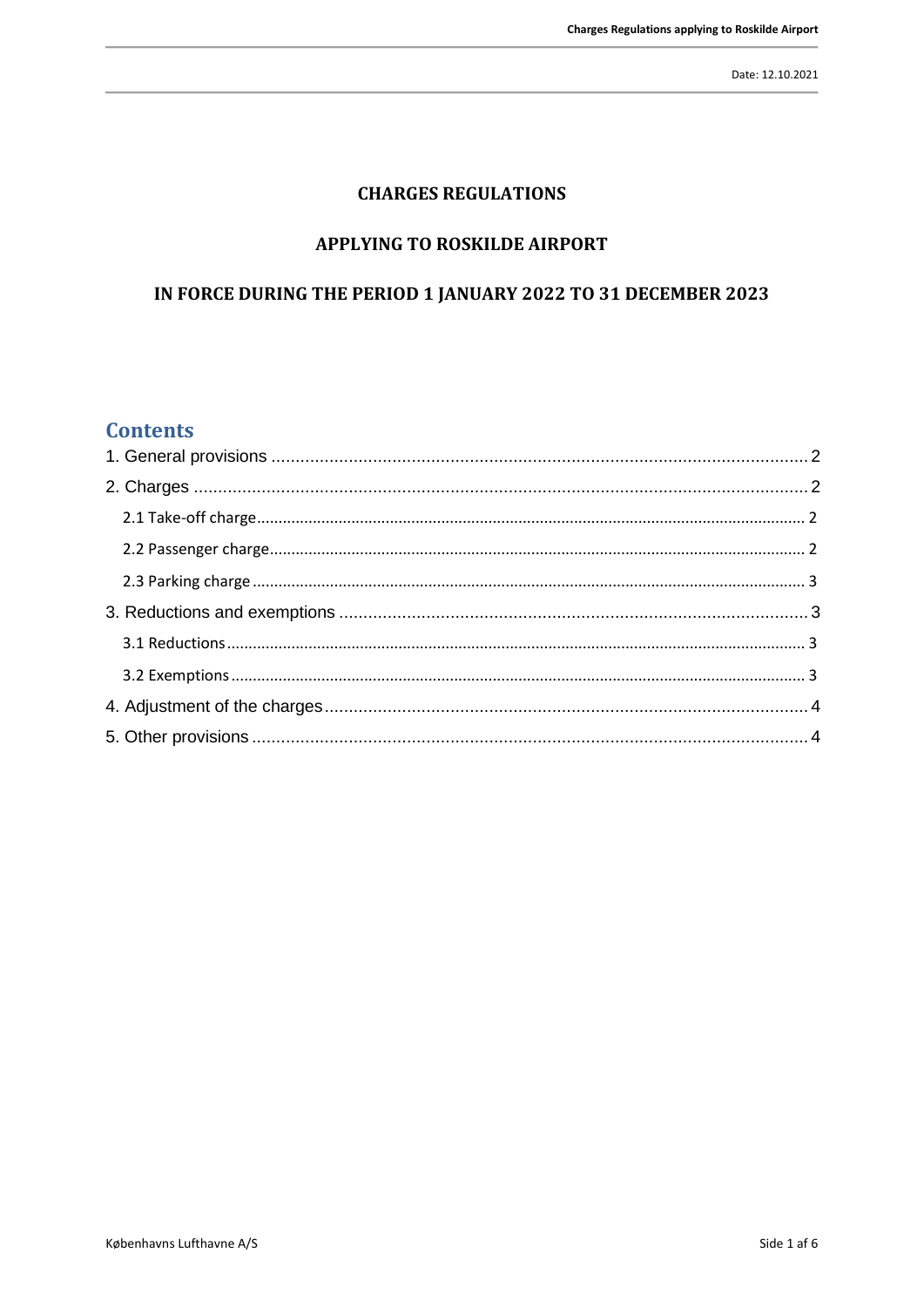# **1. General provisions**

<span id="page-1-0"></span>1 Pursuant to Regulations on payment for using airports, fourth edition (BL 9-15), the airport charges shall be published in charges regulations. These charges regulations are prepared by Copenhagen Airports A/S for aircraft using Roskilde Airport.

> The charges, which are all stated exclusive of VAT, consist of a take-off charge, a passenger charge and a parking charge.

- 2 In cases where aircraft have a flexible maximum take-off weight (MTOW), the weight factor will be determined on the basis of the highest certified MTOW, for which the aircraft is certified in its state of registration.
- <span id="page-1-1"></span>3 In these regulations, distinction is not made between domestic flights and international flights.

## **2. Charges**

#### <span id="page-1-2"></span>**2.1 Take-off charge**

1 The take-off charge is calculated on the basis of the aircraft's MTOW as stated below: **Aircraft to and including 2,000 kg DKK 7508 Aircraft over 2,000 kg** Per 1,000 kg or part thereof **DKK 59.60** 2 The charges listed above may be reduced or waived under the conditions set out in clause

#### <span id="page-1-3"></span>**2.2 Passenger charge**

3.1(1)(a) and clause 3.2(1).

1 For aircraft which, according to the aircraft flight manual, are approved for more than ten passenger seats or have an MTOW of more than 5,700 kg, a passenger charge of **DKK 78.39** is payable for each departing revenue or non-revenue passenger in addition to the take-off charge set out in clause 2.1.

> However, if the trip is in direct continuation of another flight, the passenger charge only amounts to **DKK 39.20** per passenger.

The charge is payable irrespective of the actual number of passenger seats on the flight concerned. The charge is not payable for the carrier's staff travelling on official journeys or for children under two years of age.

2 The charge is payable by the carrier. Separate collection from passengers is not allowed.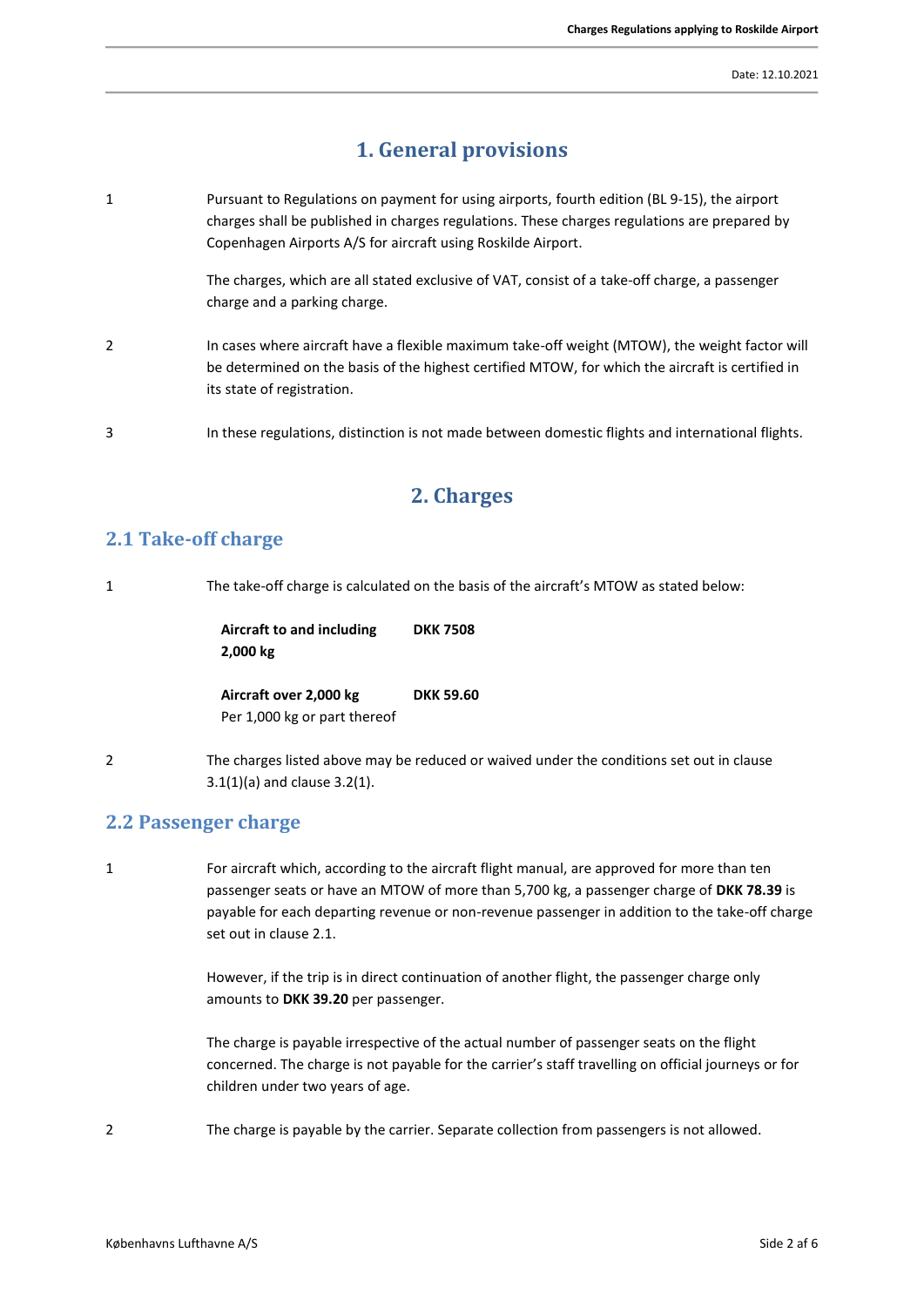## <span id="page-2-0"></span>**2.3 Parking charge**

- 1 A parking charge is payable for aircraft parked in the open at Roskilde Airport. The charge is payable per 24-hour period or part thereof in excess of six hours. The parking charge is **DKK 13.64** per 1,000 kg of the aircraft's MTOW or part thereof, subject to a minimum charge of **DKK 54.54**.
- 2 The parking charge pursuant to (1) above may be substituted by rent fixed by agreement with Copenhagen Airports A/S in cases where space is rented for a period of not less than three months. The rent is payable in advance and will not be reimbursed if the period of stay is shorter than agreed.
- 3 When required by circumstances, Copenhagen Airports A/S is entitled to request, at any time, that an aircraft be moved to a parking space other than the one originally designated. It is incumbent on the aircraft owner (user) to secure the aircraft properly or to take such other precautions, including obstruction lighting, necessitated by circumstances or ordered by Copenhagen Airports A/S.

## **3. Reductions and exemptions**

### <span id="page-2-2"></span><span id="page-2-1"></span>**3.1 Reductions**

1 The take-off charge set out in clause 2.1, above, is reduced in the following cases:

#### **(a) by 70 %:**

For training flights, including "touch and go" flights, which, in this connection, includes any unaccomplished landing, the full take-off charge is payable for the first take-off, while a discount is allowed for subsequent take-offs during the flight (touch and go).

#### **(b) by 40 %:**

Technical stops by an aircraft on international flights.

2 For reduction under (1)(a) above, the flight must take off and land at the same airport without intermediate landing elsewhere, and separate notice must be given in advance to the Air Traffic Control, and the flight must not obstruct other traffic.

#### <span id="page-2-3"></span>**3.2 Exemptions**

1 Exemptions from paying take-off and passenger charges apply to:

- **a.** Test flights ordered by the Danish Transport Authority to ascertain the airworthiness of an aircraft.
- **b.** Technical test flights carried out by commercial aviation operators without revenue passengers or cargo.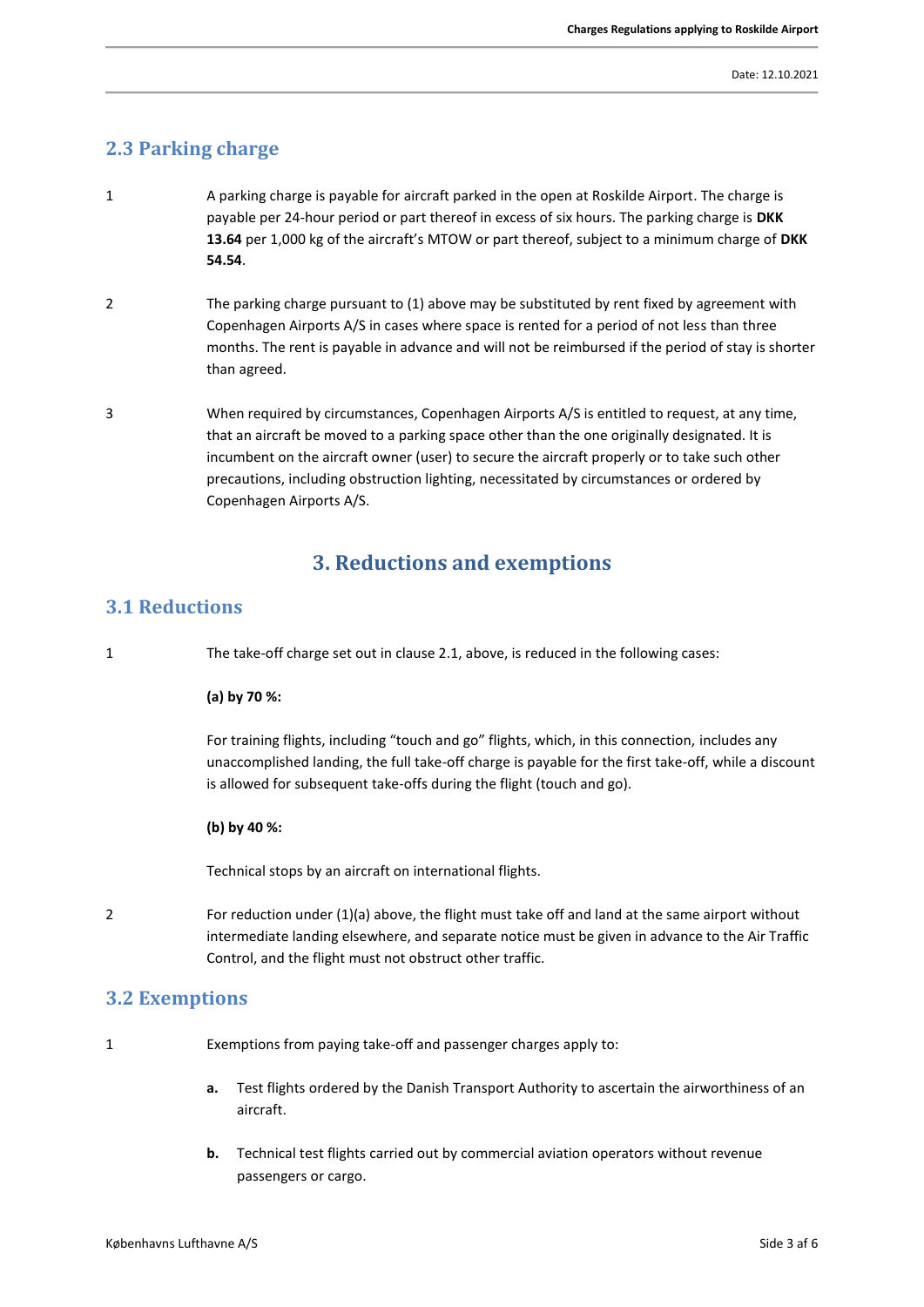- **c.** Search and rescue flights with aircraft not affiliated with entities based in Roskilde Airport.
- **d.** Technical returns to the airport of departure, defined as forced returns to the airport from which take-off has occurred due to technical difficulties, weather conditions or the like.
- 2 It is a condition for exemption according to  $(1)(a)$  and  $(b)$  above that separate notice is given in advance to Air Traffic Control in Roskilde Airport, and that the flight does not obstruct other traffic. For exemption according to (1)(b) above, the flight must, furthermore, take off and land at the same airport without intermediate landing elsewhere.
- <span id="page-3-0"></span>3 The aircraft set out in (1)(c) above are exempt from the parking charges set out in clause 2.3.

## **4. Adjustment of the charges**

<span id="page-3-1"></span>1 The charges are adjusted on 1 January 2020, 1 January 2021, 1 January 2022 and 1 January 2023 according to Annex 1. The adjusted charges will be published on Copenhagen Airports A/S' website by way of updated charges regulations.

## **5. Other provisions**

- 1 Unless otherwise arranged, the owner, pilot or representative of the aircraft shall report to the Airport Office immediately before take-off or immediately after landing from the airport or airfield.
- 2 Charges under these regulations are payable to the Airport Office before each planned flight departs from the airport in accordance with directions of Copenhagen Airports A/S.

However, special periodic settlement of accounts may be arranged between any airline and Copenhagen Airports A/S, provided the airline is a regular user of Roskilde Airport. Upon request, the airline is obliged to make all necessary information available to Copenhagen Airports A/S for credit-rating purposes. All information received will be treated confidentially.

The terms for periodic settlement will be stipulated by Copenhagen Airports A/S.

- 3 If Copenhagen Airports A/S considers the outcome of any such credit rating to be unsatisfactory, Copenhagen Airports A/S may demand a deposit or a banker's guarantee for a suitable amount from the airline in order to grant the airline periodic settlement of account.
- 4 If the airline pays charges after the due date, interest will be charged pursuant to the Danish Interest Act as well and a service fee will be charged for each reminder sent.
- 5 In the event of failure to settle charges due, the following provisions shall furthermore apply: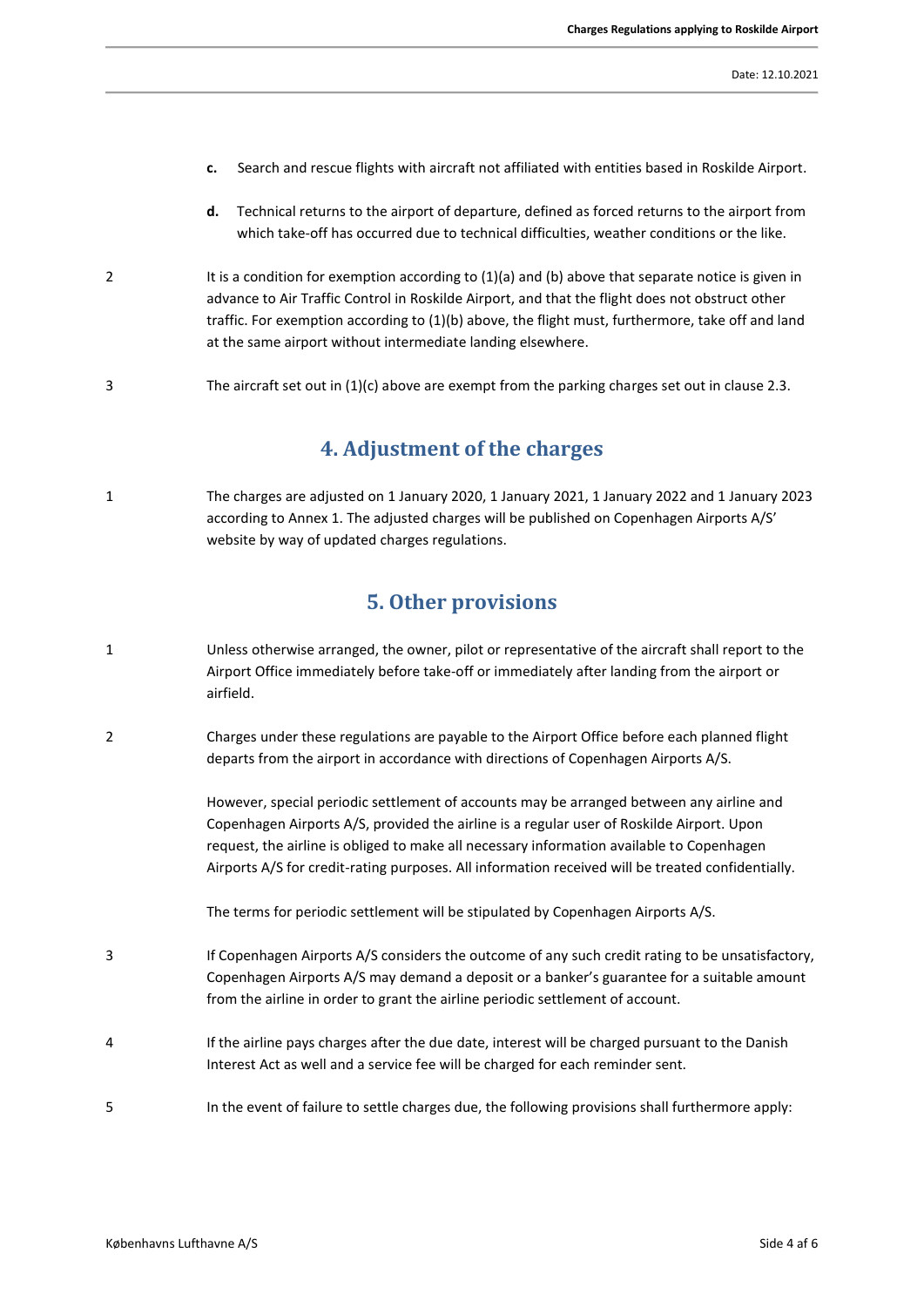- 1) Immediately after failure to pay, Copenhagen Airports A/S may demand a deposit or a banker's guarantee for the amount due and for expected charges for the following three months.
- 2) In the event of repeated failures to pay, Copenhagen Airports A/S may inform the airline that it will not be allowed to operate on Roskilde Airport until all charges due plus interest and service fees have been paid.
- 3) Copenhagen Airports A/S may demand statutory debt collection and liens pursuant to the provisions of sections 71 and 146 of the Danish Air Navigation Act.
- 6 Use of Roskilde Airport outside normal opening hours is allowed by agreement with the airport management against payment approved by Copenhagen Airports A/S.
- 7 Copenhagen Airports A/S is not liable for any theft or damage caused by fire, water or any other cause with respect to the aircraft, its equipment, crew, passengers, cargo, etc. during the aircraft's stay at Roskilde Airport, inside as well as outside the hangars.
- 8 Copenhagen Airports A/S has the authority to determine charges for special services at Roskilde Airport.
- 9 Copenhagen Airports A/S may grant exemptions from the charges regulations in cases of neither fundamental nor great financial significance, or if the airport company deems a temporary reduction of charges to be justified for business reasons.
- 10 Any dispute arising out of or related to these charges regulations, including interpretation, validity and payment of charges due, shall be governed by Danish law and be brought before the courts of Denmark.
- 11 The Danish language version of these charges regulations shall be the governing text.
- 12 These charges regulations shall come into force on 1 January 2022 and shall be in force to and including 31 December 2023.